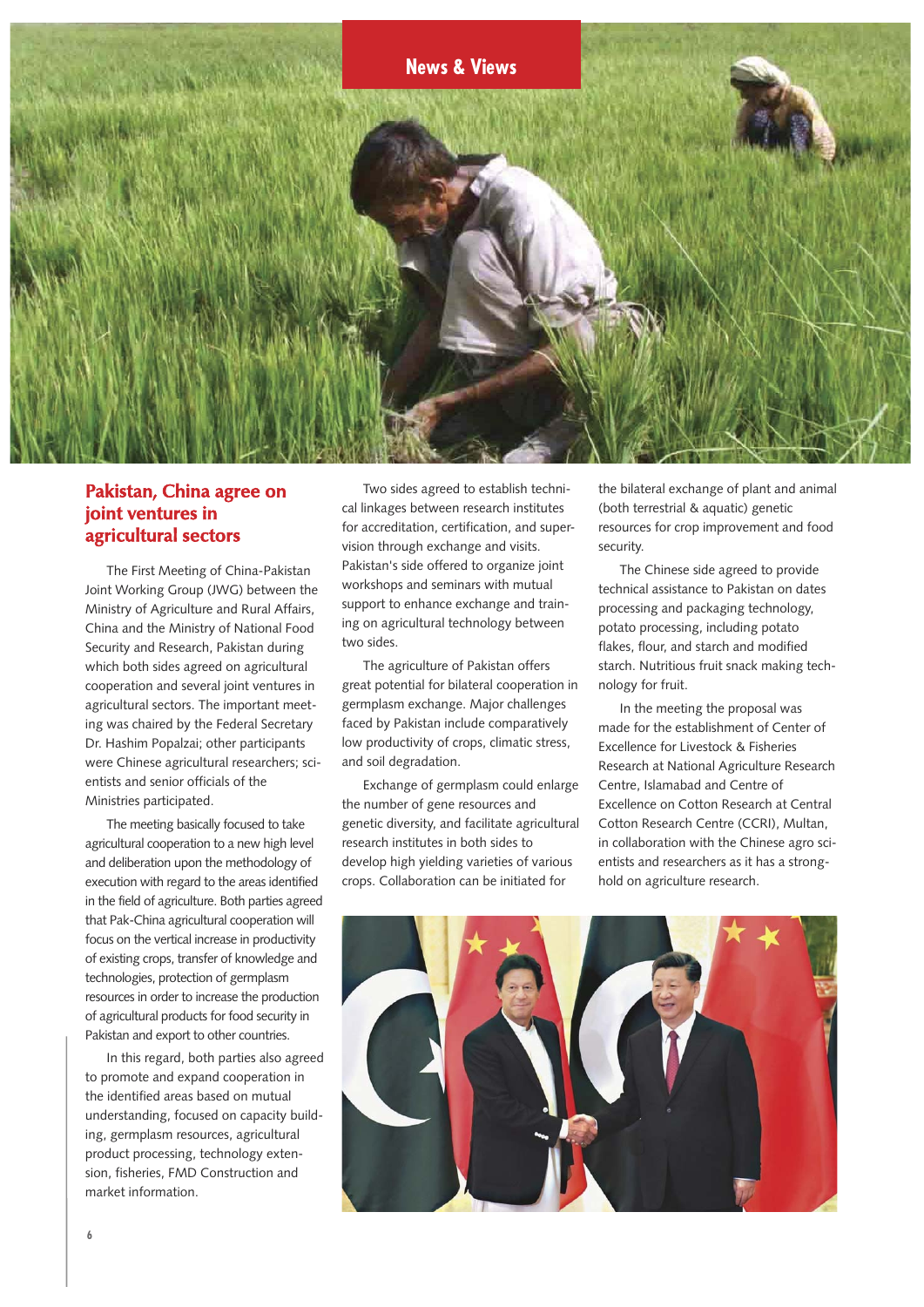# **Pakistan can be the food basket for Economic Cooperation Organisation states**

Sindh Governor Imran Ismail said that Pakistan having huge agriculture potential can become a food basket for Economic Cooperation Organisation (ECO) member countries. Speaking at the 27th Executive Committee meeting of the ECO Chamber of Commerce and Industry, the governor said that Pakistan would welcome investment and transfer of technology in the food processing industry.



He said for attracting investment from ECO member countries the government will not only relax rules and regulations but also ready to follow an open visa policy. He noted Pakistan being a developing state offers plenty of investment opportunities. Giving an example of the European Union (EU), the governor said that more than 66 percent of total trade was carried out within the bloc and only 8pc was external.

Therefore, he said the ECO member countries having huge economic potential could easily beat EU trade figures provided they get united and move together after identifying each country's needs. He regretted that most of the ECO member countries even today look at the West despite the fact that there was a willingness for increasing trade relations among themselves.

He lauded Turkey for doing wonders on the economic side as they managed to get rid of debt whereas Iran though standing alone but still was working hard and moving forward. However, the Sindh governor stressed the need for stronger trade relationships among the ECO states.

# **In Pakistan, banks urged to increase agri-credit disbursement**

State Bank of Pakistan (SBP) Governor Dr. Reza Baqir has praised banks for their efforts to increase lending to the agriculture sector, which reached a historic high by the end of the fiscal year 2018-19. "It is for the first time in Pakistan's history that credit to the agriculture sector has surpassed Rs1 trillion," said the governor in his keynote address.

He was chairing the annual meeting of the Agricultural Credit Advisory

Committee (ACAC) held in Peshawar as part of efforts to enhance agriculture credit in the underserved provinces and regions. Baqir, however, urged the banks to meet qualitative aspects of the assigned targets as well in line with the strategic shift and key policy actions taken by the SBP for agricultural financing.

He highlighted that most of the banks met their assigned targets except for some including Zarai Taraqiati Bank Limited (ZTBL), Punjab Provincial Cooperative Bank Limited (PPCBL), some domestic private banks and Islamic banks, which fell short of the targets.

Province-wise agriculture credit disbursement showed a double-digit growth across all provinces and regions but banks struggled to achieve the targets in underserved regions. He urged the banks and institutions to step up efforts and commitment to ensure the achievement of agriculture credit targets in the underserved provinces and regions. The central bank governor pointed out that the SBP was considering three policy actions to further promote financial inclusion in the agriculture sector.

First, it wants to enhance transparency through disclosure of bank-wise performance statistics on a monthly basis covering agriculture credit disbursement, geographical distribution, outstanding

**Discover & Control Leaks & Waste Compressed Air System** 

# **Compressed Air Audit Services**

Tel: +92.51.2228763 | Cell: +92.332.0506134 Email: info@airaudit.com.pk | Web: www.airaudit.com.pk LAHORE **ISLAMABAD** KARACHI  $\mathbf{I}$ T.

> amount, number of borrowers and agriculture credit infrastructure. Second, it seeks to introduce a comprehensive scoring model for the ranking of banks based on key agriculture credit indicators and targets. Third, it will introduce incentives and penalties based on the performance scores of banks. Baqir emphasized that there were huge lending opportunities for banks, which would promote financial inclusion and aid their profitability.

> The governor's speech was followed by a presentation where the performance of banks in agriculture financing in FY19 was reviewed. It was shared that the overall agriculture credit disbursement target of Rs. 1,350 billion had been assigned to banks for FY20, which was 89% of the total estimated credit requirement of Rs. 1,518 billion.

> It was highlighted that Islamic banks and Islamic branches of commercial banks had been assigned the disbursement target of Rs110 billion for FY20, which was in line with the previous year to help realize the potential of Islamic agriculture financing. Furthermore, the overall target of outstanding borrowers was enhanced to 4.67 million with the addition of 650,000 new borrowers.

> The committee deliberated on the new directions in agriculture financing by focusing on technology, especially the digitalization of agriculture loan processes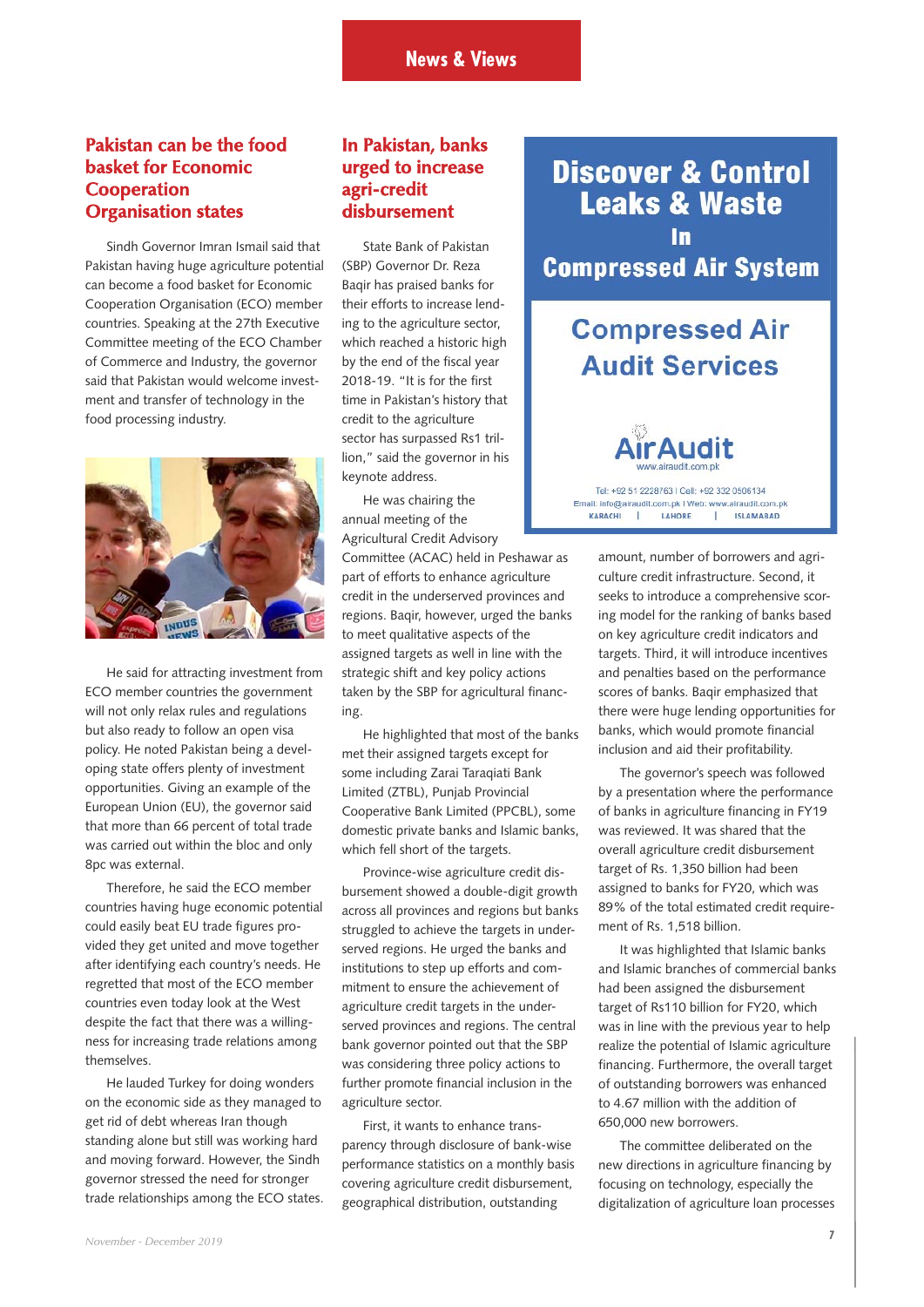through the adoption of Land Record Information Systems, Electronic Warehouse Receipt Financing System and initiatives like the Kissan Digital Portal. These were key priorities under the National Financial Inclusion Strategy 2023.

#### **President Arif Alvi for modern techniques to improve the agriculture sector**

President of Pakistan Arif Alvi has said that modern agricultural techniques of China can bring a revolutionary improvement in the agriculture sector of Pakistan. He was speaking at the inaugural ceremony of the 5th CAC Pakistan Exhibition at Expo Center, Lahore. He said that Pakistan wants to get benefit from the experiences of China in agriculture, harvesting and other agricultural sectors and definitely, CAC Pakistan Exhibition is paving way for this.



"Agriculture plays a key role in Pakistan's economy and has an important contribution to GDP and employment", Arif Alvi said and added it has great potential to gain more benefits so the government is attaching great importance to this sector.

Arif Alvi said the joint ventures between Pakistan and China will bring Chinese researchers, agriculture experts, and the business community to Pakistan and when they join hands with Pakistani businessmen, our agriculture sector will get a boost. It will also help Pakistan to get rid of the issues of low production in the agriculture sector and post-harvest losses. He said that investment can play a fundamental role in economic stability.



The government is ensuring all possible facilities for ease of doing business to encourage local and foreign investors.

LCCI President Irfan Iqbal Sheikh said that Pakistan cannot do well without improving the performance of the agriculture sector. It is necessary that all the sectors of the economy pick up and complement each other to excel for ensuring the viability of the economy and long term growth. The agriculture sector cannot be left out due to inherited limitations of resources and various challenges in the way of moving from the conventional methods of farming to modern technologies, he said.

The present scenario demands that both the government and the private sector need to join hands to make the most of the available resources by introducing innovative ways at affordable prices to our farmers. We need to understand that mechanized farming has to be adopted to enhance the per-acre yield in our country, he added.

#### **WFP adviser appreciates Pakistan for prioritizing malnutrition**

World Food Programme's Special Adviser on Mother and Child Nutrition Her Royal Highness Princess Sarah Zeid has appreciated the leadership of Pakistan for prioritizing the issue of malnutrition in

their agenda, the Foreign Office said in a statement.

In a meeting with Foreign Minister Shah Mehmood Qureshi in Islamabad, the special adviser appreciated ongoing efforts in Pakistan to improve food security and decrease the incidence of malnutrition.

Qureshi received the Jordanian royal at the Foreign Office. He expressed appreciation at the WFP's commitment to Pakistan, especially its efforts in addressing malnutrition and stunted growth in Pakistan. He shared with the princess the vision of the government, based on which it had devised people-centric policies.

Elaborating on key initiatives undertaken by the government, the foreign minister referred specifically to its flagship Ehsaas program, which aimed at lifting people out of poverty, including through addressing malnutrition and stunted growth.

Huzaifa Ahmad, founder of Rizq, Faisal Jamil, Founding member of Robin Hood Army, and Hafsa Naeem, Chief Operations Officer of Tayaba attended the meeting and provided valuable inputs.

Princess Sarah was on a 4-day visit to Pakistan, during which she also called on PM Imran Khan and Special Assistant to PM on Poverty Alleviation Dr. Sania Nishtar, among others, and undertook a field visit to Balochistan.